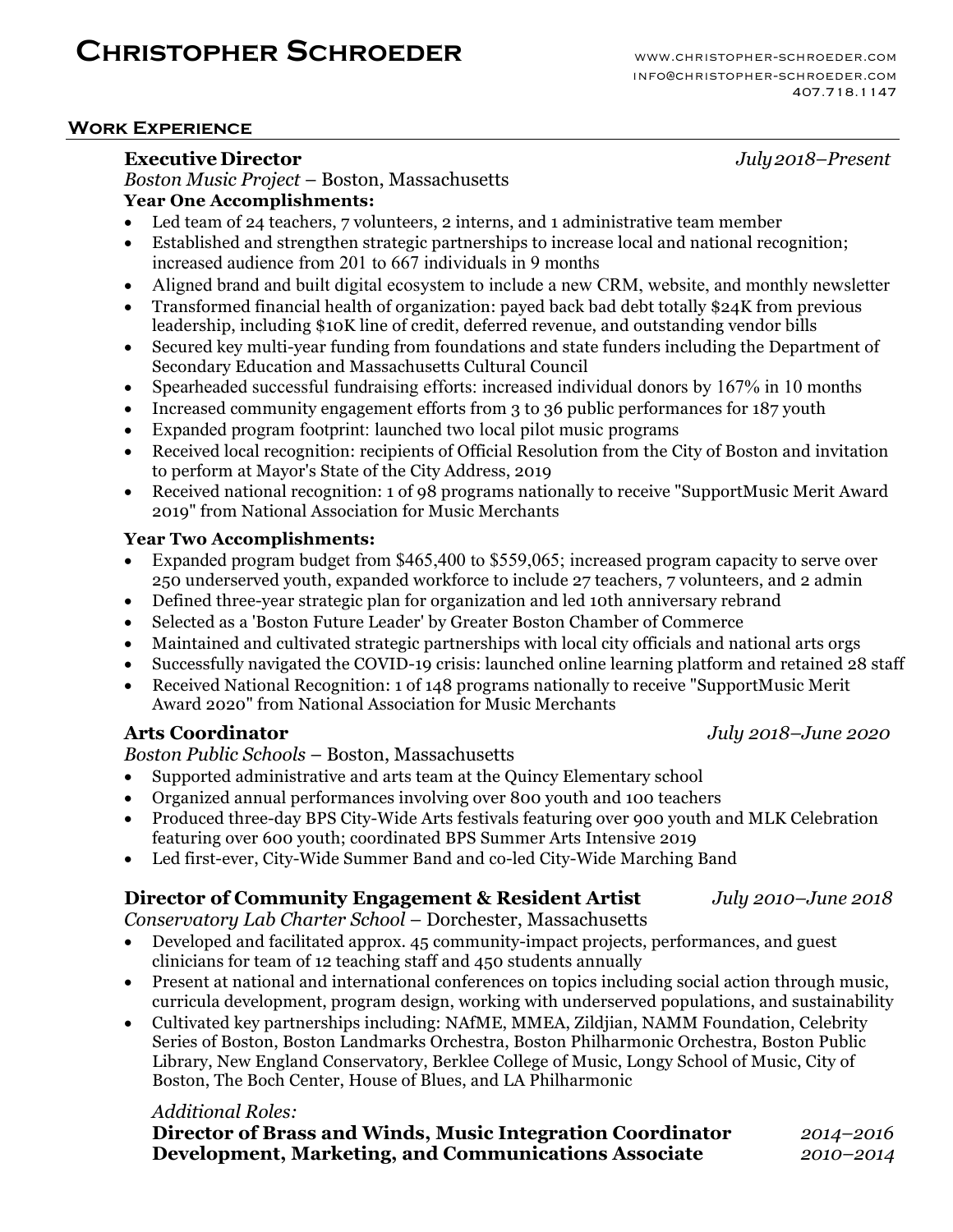## **Christopher Schroeder Page 2 of 3**

#### **Music Director and Conductor, Cape Youth Orchestra** (CYO) *Aug. 2014–Jul. 2019 Cape Symphony & Conservatory* – Barnstable, Massachusetts

- Served as conductor for the Cape Youth Orchestra Philharmonic; Lead strategic vision for all music instruction and community engagement
- Maintained annual budget; Responsible for hiring and managing 3 staff and 4 coaches
- Implemented an active recruitment/retention strategy for all levels; Led expansion of programming to include the CYO Philharmonic, Chamber Strings, Debut Winds, and CYO chamber ensembles
- Tripled annual engagements, including annual performances at the MA State House, benefit concerts to support local social services initiatives, summer performance series, instrument petting zoos, peer mentorship programs for in-school music programs, and mock auditions for students across the Cape & Islands preparing for district and All-Cape festivals

# **Program Manager, Sistema Side-by-Side & Summer Academy** *Jan. 2014–Sept. 2017*

*Longy School of Music of Bard College* – Cambridge, Massachusetts

- Led, supervised, and hired staff and faculty for year-long, state-wide El Sistema orchestra program
- Managed budget and evaluated teaching assistants and overall trajectory of the program
- Tripled enrollment and led expansion of programming to include a symphony orchestra, intermediate wind and string ensembles, and choir.
- Organized all aspects of two-week Summer Academy, including hiring Teaching Artists, organizing community performances, and developed collaborative opportunities with professional orchestras

#### **Hi-Brass Faculty for National "Take A Stand" Festival** *Sept. 2015–July 2017 Los Angeles Philharmonic –* Los Angeles, California

- Collaborated with team of 12 internationally recognized Teaching Artists to establish selection process and programming for inaugural national orchestra festival, serving  $7<sup>th</sup>$ -12<sup>th</sup> grade students
- Served as hi-brass faculty for inaugural festivals at Aspen Music Festival and Bard College
- Coordinated and facilitated pre-festival sessions in Boston, NYC, and Miami in 2017

# **Honors/Awards**

**Education** 

| Boston Future Leader – Greater Boston Chamber of Commerce<br>Emerging Artist Fellow – St. Botolph Club Foundation<br>Johnsonville "Best of US" National Top 10 Finalist<br>Collegiate Musician, Band Leader (2005) – Walt Disney World | Jan. 2019-Jan. 2020<br>Nov. 2011-Nov. 2014<br>June 2013<br>Sept. 2004-Jan. 2007 |  |  |
|----------------------------------------------------------------------------------------------------------------------------------------------------------------------------------------------------------------------------------------|---------------------------------------------------------------------------------|--|--|
| UCATION                                                                                                                                                                                                                                |                                                                                 |  |  |
| Boston Conservatory at Berklee - Boston, Massachusetts<br>Master of Music in Brass Performance, Trumpet                                                                                                                                | May 2009                                                                        |  |  |
| Stetson University – Deland, Florida<br>Bachelor of Music in Orchestral Performance, Trumpet                                                                                                                                           | May 2007                                                                        |  |  |

# **Technical Experience**

Computer software skills on both Apple and Windows platforms, QuickBooks, Adobe CC, Donor Database platforms, E-mail Marketing software, Word Press, and Wix

# **Notable Speaking & Consultant Engagements/Publications**

| National Association for Music Educators – Washington, D.C.<br>Presented on "Creative Student Engagement in the Virtual Music Classroom" | Sept. 2020 |
|------------------------------------------------------------------------------------------------------------------------------------------|------------|
| Westwood Public Schools - Westwood, Massachusetts<br>Presented on "Creative Student Engagement in the Virtual Music Classroom"           | Aug. 2020  |
| Pennsylvania Music Educators Association Conference – Pittsburg, PA<br>Presented on "Music Technology in the Classroom"                  | Feb. 2020  |